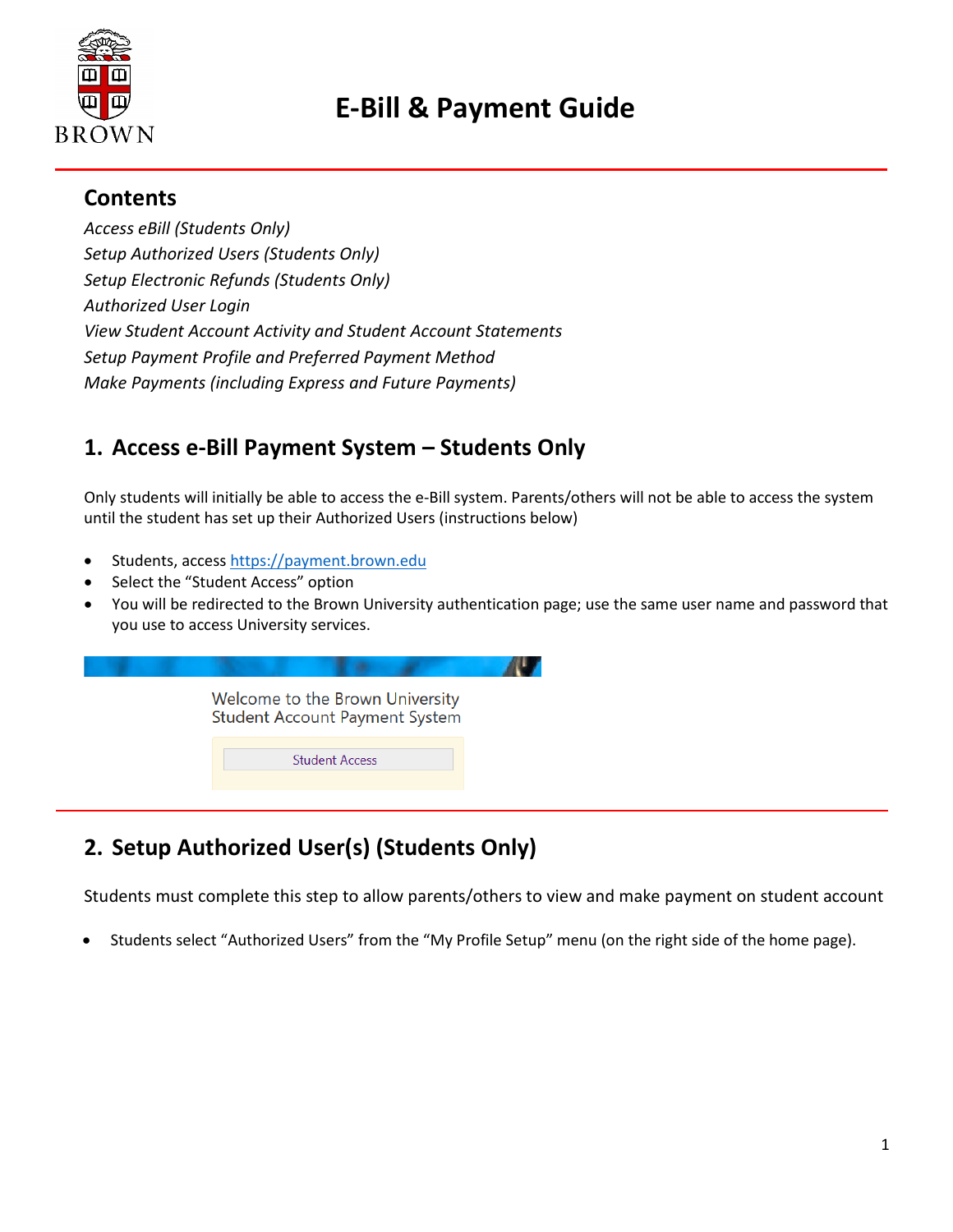

• Add your Authorized User(s) email address within the "Add Authorized User" tab. **Authorized Users** 

| <b>Authorized Users</b>                                                                                                                                                                                                                                      | Add Authorized User                                                      |                                                                                                                                                                                                                                                                                                                                                                                                                                                                                                |  |                                          |                                        |       |  |
|--------------------------------------------------------------------------------------------------------------------------------------------------------------------------------------------------------------------------------------------------------------|--------------------------------------------------------------------------|------------------------------------------------------------------------------------------------------------------------------------------------------------------------------------------------------------------------------------------------------------------------------------------------------------------------------------------------------------------------------------------------------------------------------------------------------------------------------------------------|--|------------------------------------------|----------------------------------------|-------|--|
|                                                                                                                                                                                                                                                              | stored payment methods, academic records, or other personal information. | You can give others (parents, employers, etc.) the ability to access your account information. In compliance with the Family Educational Rights and Privacy Act of<br>1974 (FERPA), your student financial records may not be shared with a third party without your written consent. Adding an authorized user is your written<br>consent that an individual may view your account information and make payments on your behalf. Please note that authorized users DO NOT have access to your |  |                                          |                                        |       |  |
| Email address of the authorized user                                                                                                                                                                                                                         |                                                                          |                                                                                                                                                                                                                                                                                                                                                                                                                                                                                                |  |                                          |                                        |       |  |
| Would you like to allow this person to view your billing statement and account activity?<br>Would you like to allow this person to view your 1098-T tax statement?<br>Would you like to allow this person to view your payment history and account activity? |                                                                          |                                                                                                                                                                                                                                                                                                                                                                                                                                                                                                |  | $\circ$ Yes<br>$\bigcirc$ Yes<br>$O$ Yes | $\odot$ No<br>$\odot$ No<br>$\odot$ No |       |  |
|                                                                                                                                                                                                                                                              |                                                                          |                                                                                                                                                                                                                                                                                                                                                                                                                                                                                                |  |                                          |                                        | Cance |  |

- Select Yes/No to the access type you would like for your Authorized User, then select "Continue" button.
- Complete the Authorized User process by reading the agreement and checking the "I Agree" box at the bottom, then "Continue".
- Multiple Authorized Users may be added by repeating the steps above.
- Your authorized user will receive an email with a temporary password to access the system. If the email has not been received within 5 minutes, we recommend checking spam / junk email boxes.
- Temporary passwords expire within a few days. We recommend that Authorized Users login and change their password as soon as possible. (See additional instructions in Step 4)

#### **3. Set up Electronic Refunds (Students Only)**

Only students can complete this process. Students are advised to create an e-Refund profile in order to speed up the refund process, which will be used if the students account has a valid credit balance and is due a refund. Students must first setup two-step verification, which only takes a few moments, and provides extra security.

• From the home page, select "Security Settings" from the "My Profile Setup" menu.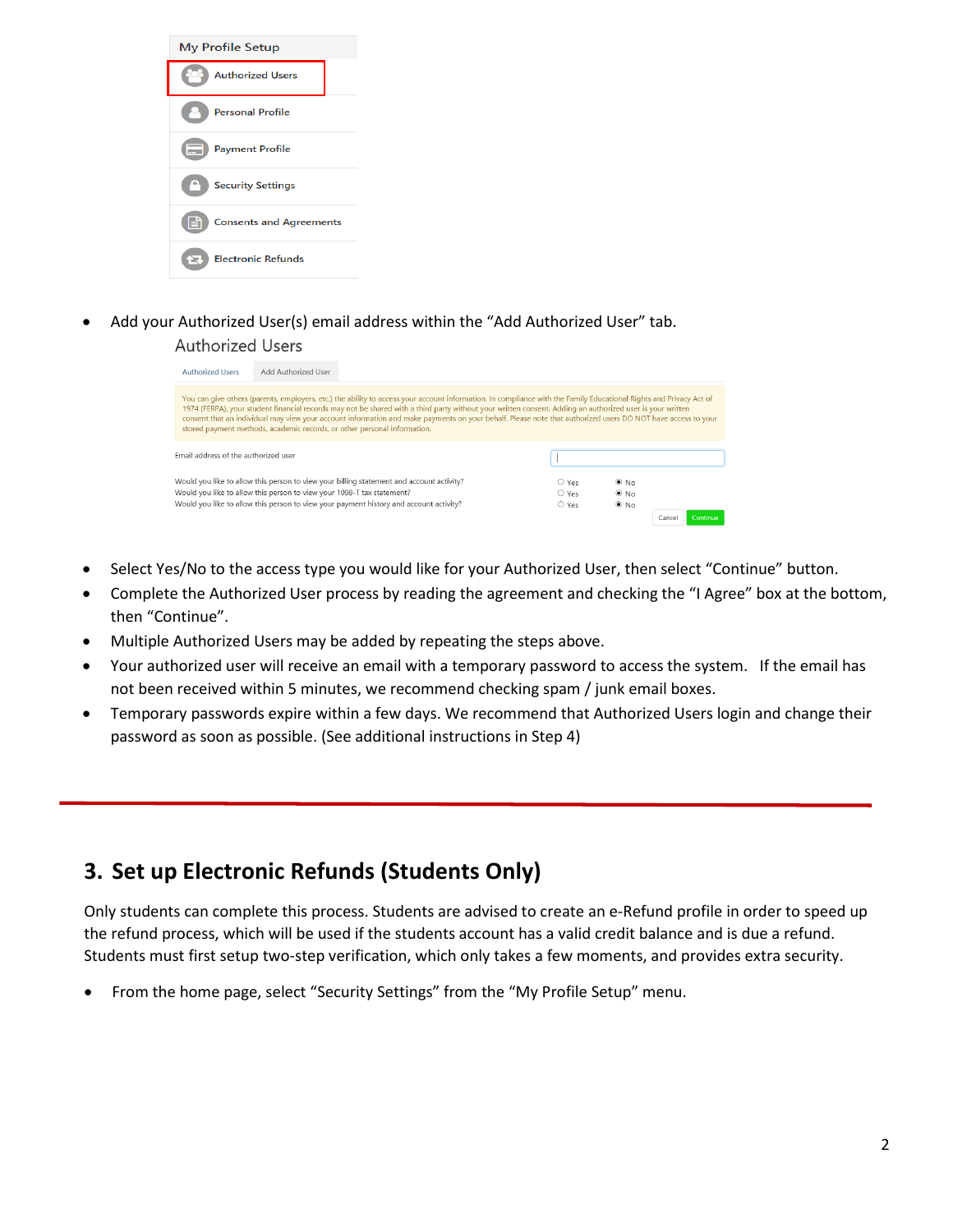

• Select a primary method for verification (Text, Email, Google Authentication). A passcode will be sent via the selected method to confirm.



• Enter the passcode and click "Verify"

| Verify passcode                                            | Cancel | Resend Code | Verify |
|------------------------------------------------------------|--------|-------------|--------|
| A message with your passcode has been sent, please verify. |        |             |        |

• Once two-step verification is setup, return to the Home Page, then select "Electronic Refunds" from the "My Profile Setup" menu.

| My Profile Setup               |
|--------------------------------|
| <b>Authorized Users</b>        |
| <b>Personal Profile</b>        |
| <b>Payment Profile</b>         |
| <b>Security Settings</b>       |
| <b>Consents and Agreements</b> |
| <b>Electronic Refunds</b><br>æ |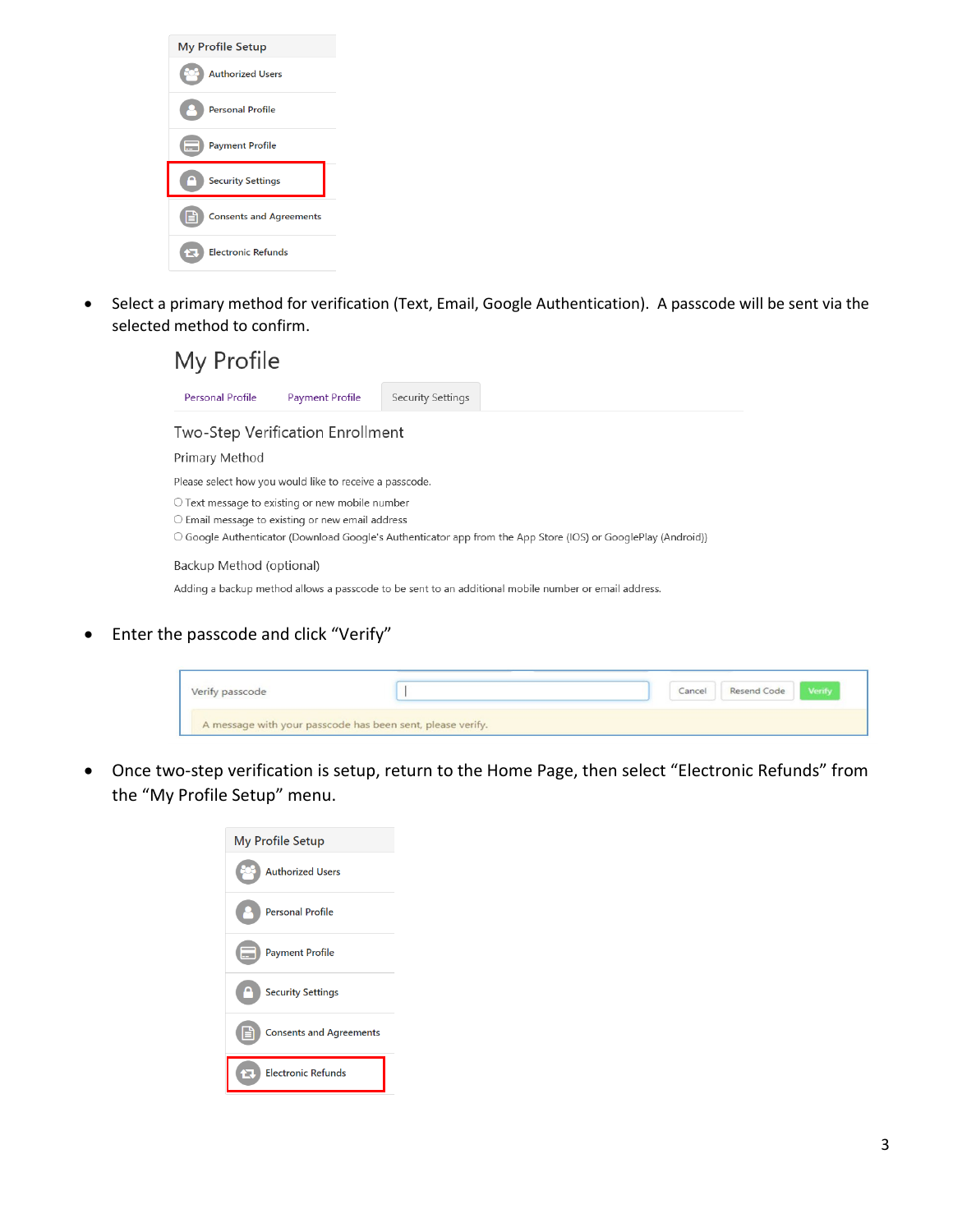Select the Green "Set up Account" button to begin the process.

#### eRefunds

| eRefunds puts money in your account FAST!<br>No more trips to the bank or waiting for a paper check. Direct Deposit is the secure and convenient way to get your refund. |  |
|--------------------------------------------------------------------------------------------------------------------------------------------------------------------------|--|
| You may request a refund at eRefund Form                                                                                                                                 |  |

| Current Refund Method                                     |                |
|-----------------------------------------------------------|----------------|
| A Direct Deposit account for refunds has not been set up. | Set Up Account |

- Enter the checking or savings account information and Save the Payment method.
	- $\circ$  (NOTE: Checking the "Set as your preferred payment method" box, will allow easy setup of bank account information for electronic payments later and will allow you to schedule a payment for a future date.)
- An authorization form will be presented, which you will need to agree and save
- Go to th[e Bursar Office website](https://www.brown.edu/about/administration/bursar/policies) and complete the Student Refund Request Form.

#### 4. **Authorized User Login**

**Important:** Before taking the following steps, verify that your student has completed Step 2 above to "Setup Authorized User" and confirm which email address the student entered on your behalf. This is the email address you must enter in order to gain access to the system.

Access [https://payment.brown.edu](https://payment.brown.edu/) – Enter your email address (be sure this matches the email address that the student setup for authorized user access).

|                 | Welcome to the Brown<br><b>University Student Account</b><br><b>Payment System</b> |  |
|-----------------|------------------------------------------------------------------------------------|--|
|                 | <b>Student Access</b>                                                              |  |
|                 | Authorized User                                                                    |  |
| granted access. | Login for parents or others who have been                                          |  |
| <b>Email:</b>   |                                                                                    |  |
| Password:       |                                                                                    |  |

- Authorized Users will enter their full name and reset their password.
- If you have been setup as an Authorized User on multiple students accounts, those accounts will all be linked/viewable when you login.
- If the Authorized User is having trouble accessing the payment.brown.edu system, please contact our office a[t bursar@brown.edu](mailto:bursar@brown.edu) or 401-863-2484. Our office will validate setup and resend password.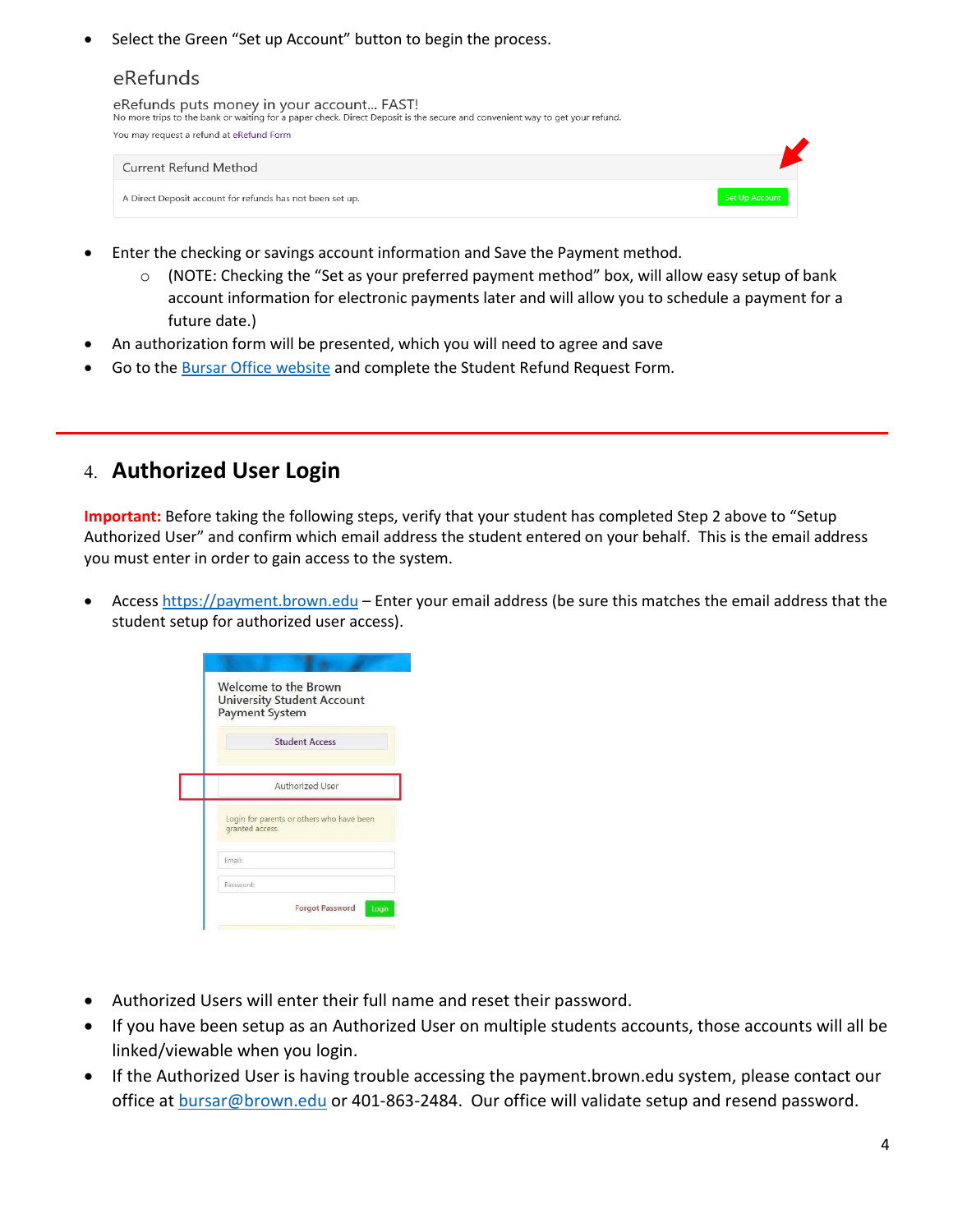### **5. View Student Account Activity and Student Account Statements**

The e-Bill system contains student account activity history and any student account statements that were produced during the academic year. **Note, student account statements are only produced at the beginning and middle of each semester. The account activity section will reflect the most current account information.**

• Select "Account Activity" under the "My Account" to view all charges and payments made to your Student Account. You may choose to display Account Activity by Term or display Full Account Activity.

| <b>Account Activity</b>                          |                       |             |                   |                               |                             | PDF<br>Print<br>Excel                     |
|--------------------------------------------------|-----------------------|-------------|-------------------|-------------------------------|-----------------------------|-------------------------------------------|
| Filter activity by                               | Full account activity | $\check{ }$ | View Activity     |                               |                             |                                           |
| <b>Student Account Balance</b>                   |                       |             |                   |                               |                             | \$20,546.00                               |
| Fall 2019                                        |                       |             |                   |                               |                             | \$20,546.00                               |
| Excel<br>Print<br><b>Estimated Financial Aid</b> | PDF                   |             |                   |                               |                             |                                           |
| Description                                      |                       |             |                   |                               |                             | Amount (\$)                               |
| Brown University Scholarship                     |                       |             |                   |                               |                             | \$20,268.00                               |
|                                                  |                       |             |                   |                               | <b>Total Estimated Aid:</b> | \$20,268.00                               |
| <b>Account Activity</b>                          |                       |             |                   |                               | Search:                     |                                           |
| Description $\ \cdot\ $                          |                       |             | Code $\mathbb{H}$ | Date $\downarrow \frac{1}{2}$ |                             | Amount $($ \$ $)$ $\downarrow$ $\uparrow$ |
| 20 Meal Plan                                     |                       |             | <b>DS20</b>       | 6/17/19                       |                             | \$2,956.00                                |
| Regular Room/Suites                              |                       |             | <b>RREG</b>       | 6/17/19                       |                             | \$4,710.00                                |
| Academic Records Fee                             |                       |             | AREC              | 6/17/19                       |                             | \$100.00                                  |
| Undergraduate Tuition                            |                       |             | TUIT              | 6/17/19                       |                             | \$28,556.00                               |

• If you wish to view or print a Student Account Statement, select "Billing Statements", then select "View" to open the statement in a new browser window. (We find Chrome or Firefox browsers and Adobe Acrobat v8 or higher are best for displaying the statements. Be sure pop-up blockers are disabled.)

#### **Statements Billing Statements** 1098-T Tax Statements Please make sure your browsers pop-up blocker is disabled before you view a statement. Show 10  $\vee$  entries Search: Statement Date JF Due Date IT Amount IT Actio  $6/15/18$  $8/1/18$ \$16,118.40 View  $6/1/18$ \$14,989.00  $8/1/18$ View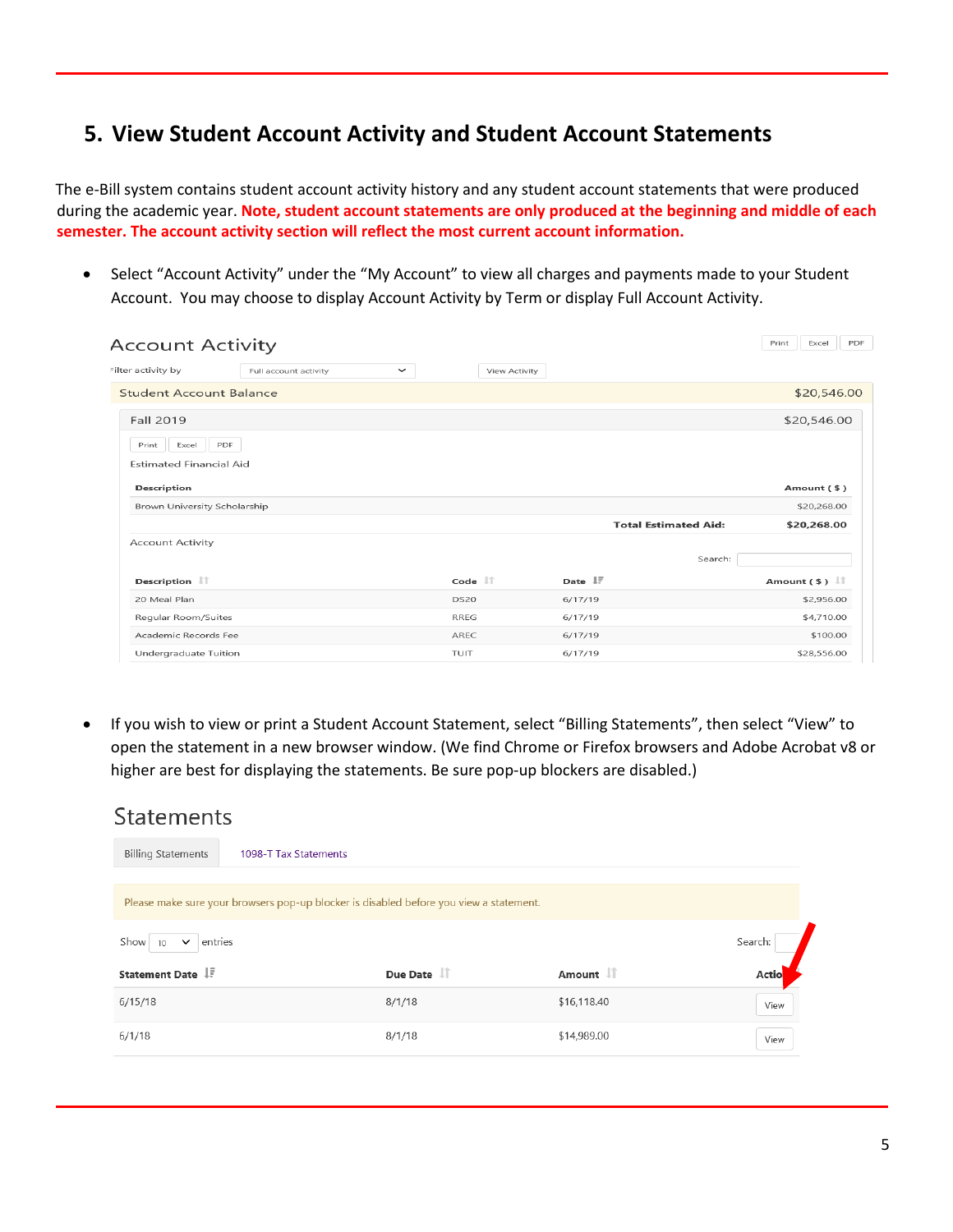#### **6. Setup a Payment Profile & Preferred Payment Option**

**Students and Authorized Users can ONLY see the Payment Profile they personally created. Students cannot see a payment profile that was setup by an Authorized User. Authorized Users cannot see a payment profile that was setup by a student.** 

• Select "Payment Profile" under "My Profile Setup" from the home page.



- Select "Electronic Check (checking/savings)" from the Method dropdown box, then click "Select". (NOTE: Only U.S. personal checking or savings account may be used. Do not enter information for business accounts, debit cards, credit cards, etc.)
- Enter the Account Information and create a name for your saved payment method, then select "Continue".
	- o *Students Only - When you add a bank account as a saved payment method, you can easily select that account for direct deposit of student account refunds.*

| <b>Add New Payment Method</b>                                                                                                                                                                                                                                                                                        |                                                |                                                                                                                                                                 |
|----------------------------------------------------------------------------------------------------------------------------------------------------------------------------------------------------------------------------------------------------------------------------------------------------------------------|------------------------------------------------|-----------------------------------------------------------------------------------------------------------------------------------------------------------------|
| Method                                                                                                                                                                                                                                                                                                               | Electronic Check (checking/savings)            | $\overline{\mathbf{v}}$<br>Select                                                                                                                               |
| <b>Account Information</b><br>* Indicates required fields                                                                                                                                                                                                                                                            |                                                | *Save payment method as:<br>(example My Checking)                                                                                                               |
| You can use any personal checking or savings account.<br>Do not enter other accounts, such as corporate account numbers, credit<br>cards, home equity, or traveler's checks.<br>Do not enter debit card numbers. Instead, enter the complete routing<br>number and bank account number as found on a personal check. |                                                | <b>Refund Options</b><br>A passcode will be sent to you for Two-Step Verification. Please enter the<br>passcode to save this refund method.<br><b>Send Code</b> |
| *Name on account:                                                                                                                                                                                                                                                                                                    |                                                |                                                                                                                                                                 |
| *Account type:                                                                                                                                                                                                                                                                                                       | Select account type<br>$\overline{\mathbf{v}}$ |                                                                                                                                                                 |
| *Routing number: (Example)                                                                                                                                                                                                                                                                                           |                                                |                                                                                                                                                                 |
| *Bank account number:                                                                                                                                                                                                                                                                                                |                                                |                                                                                                                                                                 |
| *Confirm account number:                                                                                                                                                                                                                                                                                             |                                                |                                                                                                                                                                 |
|                                                                                                                                                                                                                                                                                                                      |                                                | Continue<br>Cancel                                                                                                                                              |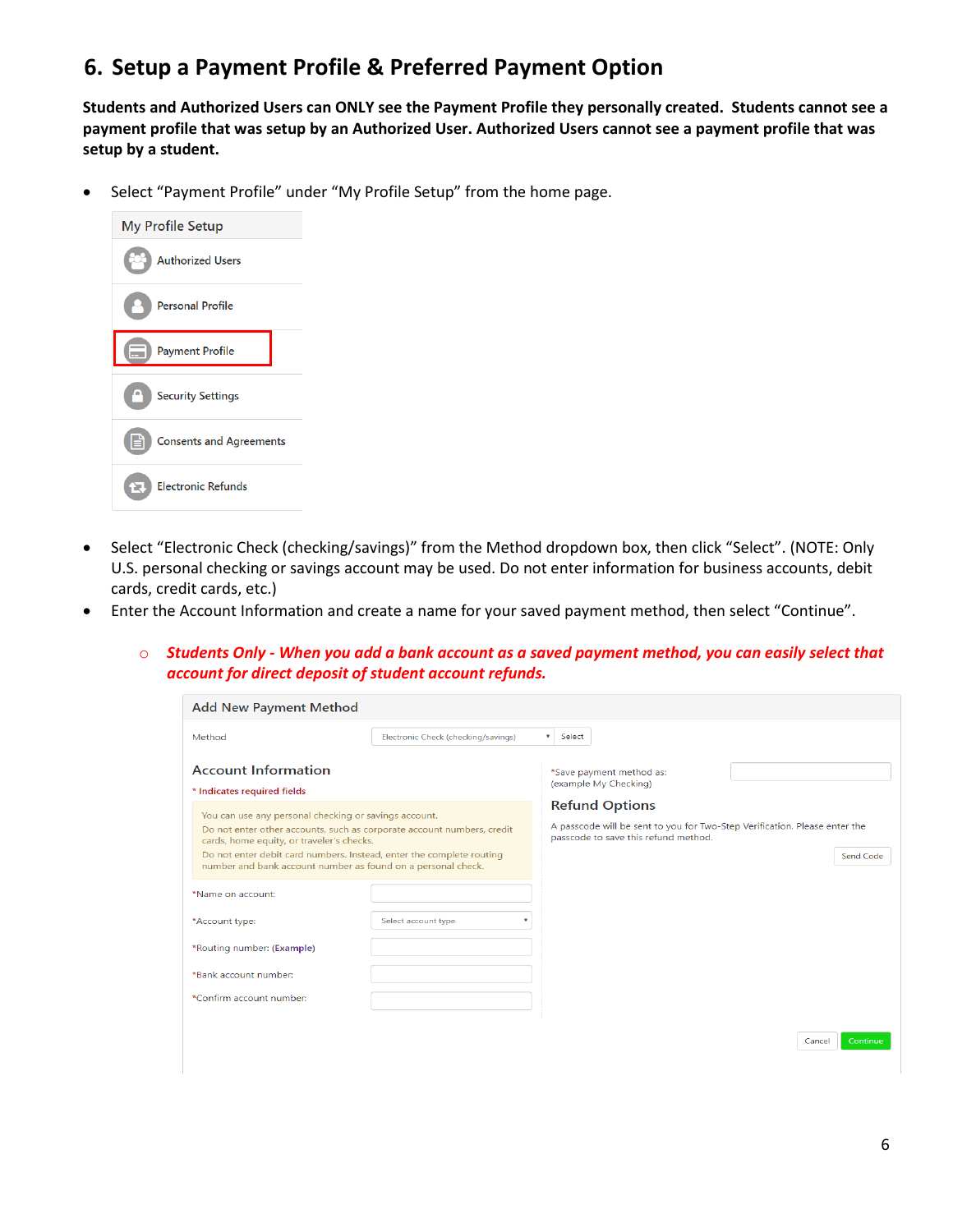Once the payment method has been saved, return to the "Payment Profile" tab and use the gear icon  $\mathfrak G$  to mark your account as preferred.

| My Profile                                                                                                                                                                                                                                                                |                        |                      |                        |                  |               |  |
|---------------------------------------------------------------------------------------------------------------------------------------------------------------------------------------------------------------------------------------------------------------------------|------------------------|----------------------|------------------------|------------------|---------------|--|
| <b>Personal Profile</b>                                                                                                                                                                                                                                                   | <b>Payment Profile</b> | <b>Notifications</b> |                        |                  |               |  |
| A saved payment method securely stores the account information for a bank account. To get started, select the Add New Payment Method option on this page.<br>When you add a bank account as a saved payment method, you can select it for direct deposit of your refunds. |                        |                      |                        |                  |               |  |
| <b>Saved Payment Methods</b>                                                                                                                                                                                                                                              |                        |                      |                        |                  |               |  |
| <b>Payment methods</b>                                                                                                                                                                                                                                                    |                        | <b>Preferred</b>     | <b>Use for Refunds</b> | <b>Modified</b>  | <b>Action</b> |  |
| <b>Brown account</b>                                                                                                                                                                                                                                                      |                        |                      | Yes                    | 12/5/17 13:33:21 | ۰             |  |
|                                                                                                                                                                                                                                                                           |                        |                      |                        |                  |               |  |

7. **Make Payments (Including Express and Future Payments)**

#### **Make a Payment**

- From the Home Page, select "Make Payment".
- Select the appropriate radio button to pay "Current Account Balance", "Amount Due", "Future Amount Due", or "Pay by Term".
- Review the payment amount in the corresponding amount box at the right. Change the dollar amount in that box if needed and confirm that the Payment Total at the bottom is the amount you intend to pay. Then select "Continue".

# **Account Payment**



Payment Total: \$0.00

• Select the Payment Method from the "Method" dropdown box, then select "Continue".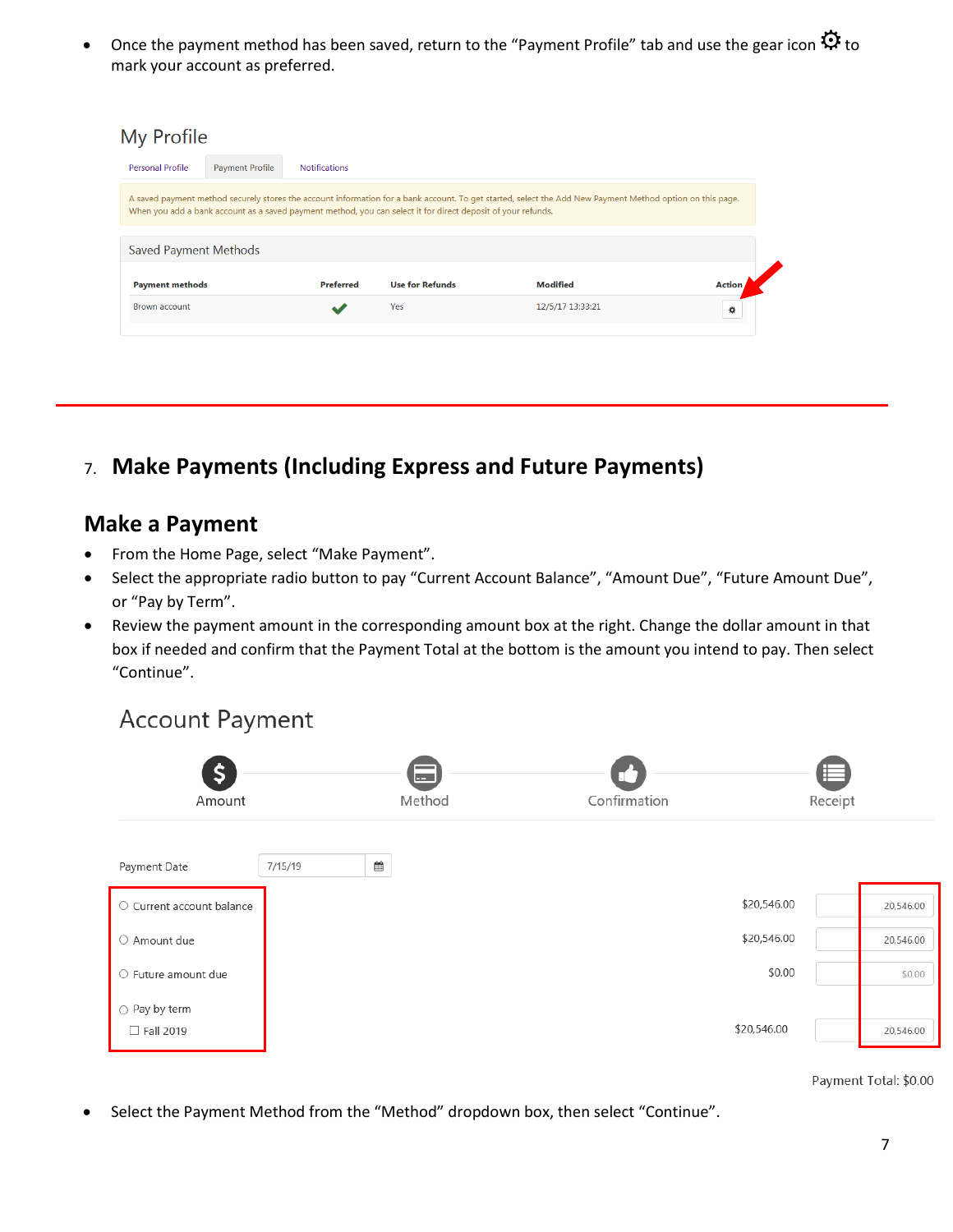• Follow the prompts to complete the payment and receive payment confirmation and receipt.

#### **Account Payment**

|        | S<br>Amount   | 曰<br>Method | Confirmation | Æ<br>Receipt               |
|--------|---------------|-------------|--------------|----------------------------|
|        |               |             |              |                            |
| Amount | \$10.00       |             |              |                            |
| Method | Select Method | ٠           |              |                            |
|        |               |             |              | Continue<br>Back<br>Cancel |

# **Make an Express Payment**

- The Express payment option allows fewer 'clicks' to complete the payment process after a preferred payment method has been established.
- The Express Payment method provides a clear view of how much will be paid, the payment method and the confirmation email address.
- From the Home Page, select "Make Payment". Then select the appropriate option from the dropdown box to pay the Current Term Balance, pay a Specific Charge, or pay Other Amount.

| Make Payment<br>My Account<br>合                                                                                 | <b>Melp</b><br><b>Payment Plans</b><br><b>Refunds</b> |                                                                                   |                                |
|-----------------------------------------------------------------------------------------------------------------|-------------------------------------------------------|-----------------------------------------------------------------------------------|--------------------------------|
| Announcement<br>Welcome to Brown's TEST electronic                                                              | I would like to pay                                   | Gol<br><b>Select Option</b><br>Current Term Balance   \$288.00<br>Specific Charge | My Profile Setup               |
| billing and payment system!<br><b>Financial Literacy</b>                                                        | <b>Student Account</b>                                | Other Amount<br>TD: xxxxx0013                                                     | <b>Authorized Users</b>        |
| Join our Brown University Financial<br>Literacy List-serve to receive email<br>information regarding budgeting, | <b>Amount Due</b><br><b>Estimated Financial Aid</b>   | \$26,998.00<br>\$27,734.00                                                        | Payment Profile<br><b>FPSI</b> |
| borrowing wisely, money<br>management tips, loan repayment,<br>building and protecting your credit,             | Amount Due Including Estimated Aid                    | $-5736.00$                                                                        | <b>Electronic Refunds</b><br>≽ |
| and more! This list-serve is available                                                                          |                                                       | View Activity                                                                     |                                |

v

• Follow the prompts to complete the payment and receive payment confirmation and receipt. **Account Payment** 

| Amount                                                                       | Confirmation              |                         |
|------------------------------------------------------------------------------|---------------------------|-------------------------|
| Please review the transaction details, then submit your payment.             |                           |                         |
| Payment Information                                                          |                           | Paid To                 |
| Payment Amount                                                               | \$250.00<br>Change Amount | <b>Brown University</b> |
|                                                                              |                           | Confirmation            |
| Selected Payment Method                                                      |                           | Primary<br>Secondary    |
| WEBCHECK - "my test"<br>Account xxxx353<br><b>Billing Address</b><br>my test |                           |                         |
|                                                                              | Change Payment Method     |                         |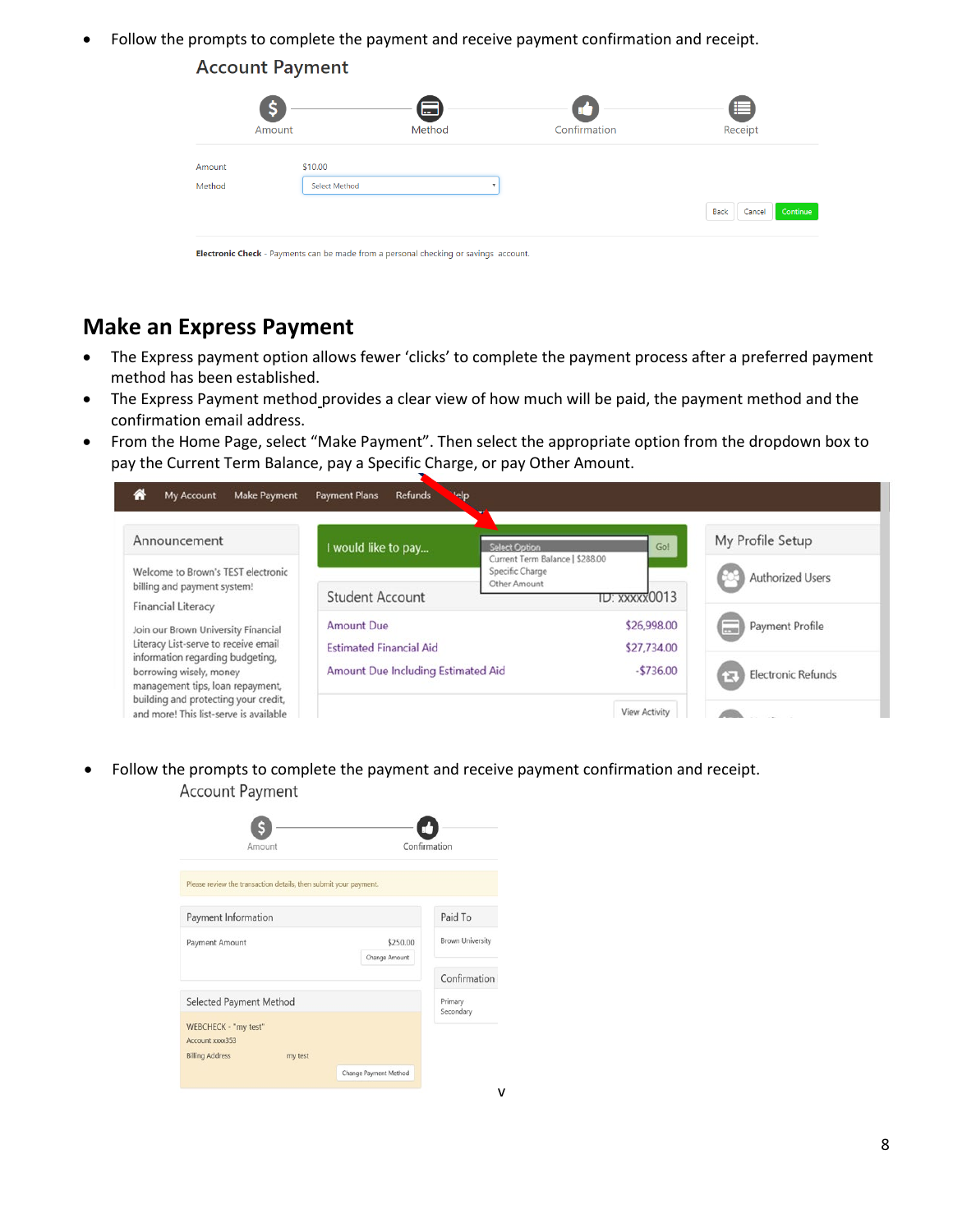#### **Make a Future Payment**

• You have the ability to change the date that the payment will be processed to the student account. On the Account Payment page, you can click in the Payment Date and schedule it for a future date. You MUST have a saved Payment Method in order to schedule a payment.

#### **8. Enroll in the semester-based Installment Payment Plan**

- Under the "Payment Plan" tab, students and Authorized Users may choose to enroll in Brown University's semester based [Installment Payment Plan](https://payment.brown.edu/) (IPP). This plan enables students and their families to make interestfree, monthly installments to cover each semester's tuition, housing, meals, fees, and other charges on the student account. More information is provided on ou[r Installment Payment Plan](https://www.brown.edu/about/administration/bursar/installment-payment-plan) website. (Note: An outstanding balance of \$500 or more from a previous semester will prevent IPP enrollment.)
- Click the "Enroll Now" button to begin **Payment Plans**

| Manage Plans     | Plan History                                                     |                                                                                 |                     |           |                   |
|------------------|------------------------------------------------------------------|---------------------------------------------------------------------------------|---------------------|-----------|-------------------|
|                  | You are not yet enrolled in a payment plan for the current term. |                                                                                 |                     |           |                   |
|                  | There are active plans for which you may be eligible to enroll.  |                                                                                 |                     |           |                   |
|                  |                                                                  |                                                                                 |                     |           | <b>Enroll Now</b> |
|                  |                                                                  | Select the Payment Plan Term by populating the term and then selecting the plan |                     |           |                   |
|                  | Payment Plan Enrollment                                          |                                                                                 |                     |           |                   |
|                  |                                                                  |                                                                                 |                     |           |                   |
|                  | 囼                                                                | ∰                                                                               |                     |           |                   |
|                  | Select                                                           | Schedule                                                                        |                     | Agreement |                   |
| Select Term      | Fall 2019                                                        | $\checkmark$<br>Select                                                          |                     |           |                   |
| <b>Plan Name</b> |                                                                  | <b>Setup Fee</b>                                                                | <b>Installments</b> |           | <b>Action</b>     |
| Fall 2019 Term   |                                                                  | \$75.00                                                                         | 5                   | Details   | Select            |

• Review the plan to confirm the charges and financial aid that has been included and the schedule for future payments. **Note: The \$75 plan enrollment fee will be withdrawn today. If you enter an optional down payment amount, that will be withdrawn today and deducted from the total balance due.**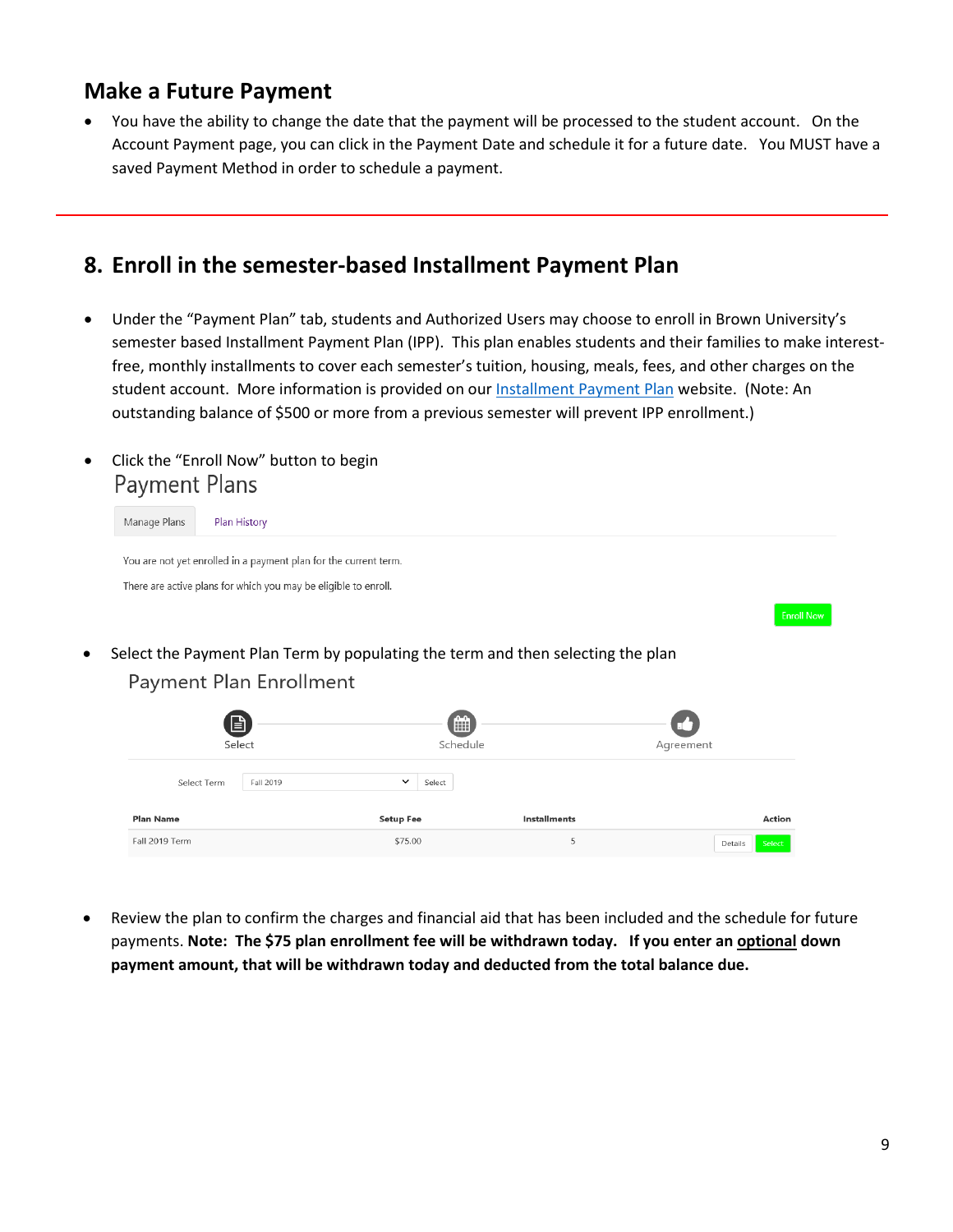| your account.                | activity that is more recent than any billing statement you might have received. In the Account Activity page, you can review all recent charges and credits to<br>You have missed the first 1 installments of this payment plan due to late enrollment. You will be enrolled for the remaining 4 installments. |                           |                    |                                  |                   |
|------------------------------|-----------------------------------------------------------------------------------------------------------------------------------------------------------------------------------------------------------------------------------------------------------------------------------------------------------------|---------------------------|--------------------|----------------------------------|-------------------|
| Eligible Charges and Credits |                                                                                                                                                                                                                                                                                                                 |                           | Payment Schedule   |                                  |                   |
| <b>Description</b>           | Charges(\$)                                                                                                                                                                                                                                                                                                     | Credits(\$)               | <b>Description</b> | Due Date                         | Amount(\$)        |
| Tuition                      | 28,556.00                                                                                                                                                                                                                                                                                                       |                           | Setup fee          | Due now                          | 75.00             |
| Activity Fee                 | 143.00                                                                                                                                                                                                                                                                                                          |                           | Installment 1      | 8/10/19                          | 5.136.50          |
| <b>Room</b>                  | 4.710.00                                                                                                                                                                                                                                                                                                        |                           | Installment 2      | 9/10/19                          | 5,136.50          |
| Meal Plan                    | 2.956.00                                                                                                                                                                                                                                                                                                        |                           | Installment 3      | 10/10/19                         | 5.136.50          |
| Health Insurance             | 3,846.00                                                                                                                                                                                                                                                                                                        |                           | Installment 4      | 11/10/19                         | 5,136.50          |
| <b>Health Services</b>       | 471.00                                                                                                                                                                                                                                                                                                          |                           |                    | Total of installments: 20,546.00 |                   |
| Financial Aid                |                                                                                                                                                                                                                                                                                                                 | 20,268.00                 |                    |                                  | Total fees: 75.00 |
| Recreation Fee               | 32.00                                                                                                                                                                                                                                                                                                           |                           |                    |                                  |                   |
| Miscellaneous                | 100.00                                                                                                                                                                                                                                                                                                          |                           |                    |                                  |                   |
|                              |                                                                                                                                                                                                                                                                                                                 | <b>Balance: 20.546.00</b> |                    |                                  |                   |
|                              | Optional down payment                                                                                                                                                                                                                                                                                           | 0.00                      |                    |                                  |                   |

A Payment Plan Agreement will appear, scroll to the bottom to review the plan and click to "Agree" to the plan.<br>
Firstand that I have scheduled my 4 installment payments and these payments will automatically be<br>
processed

over time to account for any new charges, payments, or financial aid adjustments. I also agree to pay the payment plan setup fee of \$75.00. I also understand that failure to meet the terms of this agreement may entitle Brown University to (1) declare the full balance plus late fees immediately due and payable by law, (2) refuse subsequent registration for any classes and/or drop current classes, (3) deny future enrollment in any payment plan, and (4) withhold grades, diplomas, or transcripts from being released until the unpaid balance, as well as all attorney fees, legal expenses, and other collection costs are paid in full.

Installment 1 in the amount of \$5,136.50 due on 8/10/19.

Installment 2 in the amount of \$5.136.50 due on 9/10/19.

Installment 3 in the amount of \$5,136.50 due on 10/10/19.

Installment 4 in the amount of \$5,136.50 due on 11/10/19. This agreement is dated 7/15/19 12:36:50 PM CDT.

For fraud detection purposes, your internet address has been logged:

128.148.231.14 at 7/15/19 12:36:50 PM CDT

• You will receive a second agreement form for the funds to be deducted from your bank account automatically on the 10<sup>th</sup> of each month. You do not need to schedule or make payments in advance of this date, they will **process automatically.**

| <b>ACH Payment Agreement</b>                                                                                                                                                                                                                                                                                                                                    |                                               |  |  |  |  |
|-----------------------------------------------------------------------------------------------------------------------------------------------------------------------------------------------------------------------------------------------------------------------------------------------------------------------------------------------------------------|-----------------------------------------------|--|--|--|--|
| I hereby authorize <b>Brown University</b> to initiate debit or credit entries to my Depository according to the terms below, and for my Depository to debit or credit<br>the same to such account. In the event that this electronic payment is returned unpaid for any reason, I understand that a \$20.00 return fee will be added to my<br>student account. |                                               |  |  |  |  |
| Name:                                                                                                                                                                                                                                                                                                                                                           |                                               |  |  |  |  |
| Address:                                                                                                                                                                                                                                                                                                                                                        |                                               |  |  |  |  |
| Depository:                                                                                                                                                                                                                                                                                                                                                     |                                               |  |  |  |  |
|                                                                                                                                                                                                                                                                                                                                                                 |                                               |  |  |  |  |
| Routing Number:                                                                                                                                                                                                                                                                                                                                                 |                                               |  |  |  |  |
| Account Number:                                                                                                                                                                                                                                                                                                                                                 |                                               |  |  |  |  |
| This agreement is dated 7/15/19 12:38:59 PM CDT.                                                                                                                                                                                                                                                                                                                |                                               |  |  |  |  |
| For fraud detection purposes, your internet address has been logged: 128.148.                                                                                                                                                                                                                                                                                   |                                               |  |  |  |  |
| Any false information entered hereon constitutes as fraud and subjects the party entering same to felony prosecution under both Federal and State<br>laws of the United States. Violators will be prosecuted to the fullest extent of the law.                                                                                                                  |                                               |  |  |  |  |
| To revoke this authorization agreement you must contact: bursar_billing@brown.edu                                                                                                                                                                                                                                                                               |                                               |  |  |  |  |
| Print and retain a copy of this agreement.                                                                                                                                                                                                                                                                                                                      |                                               |  |  |  |  |
| Please check the box below to agree to the terms and continue.                                                                                                                                                                                                                                                                                                  |                                               |  |  |  |  |
| $\blacksquare$ I agree to the above terms and conditions.                                                                                                                                                                                                                                                                                                       |                                               |  |  |  |  |
|                                                                                                                                                                                                                                                                                                                                                                 | Print Agreement<br>Continue<br>Back<br>Cancel |  |  |  |  |